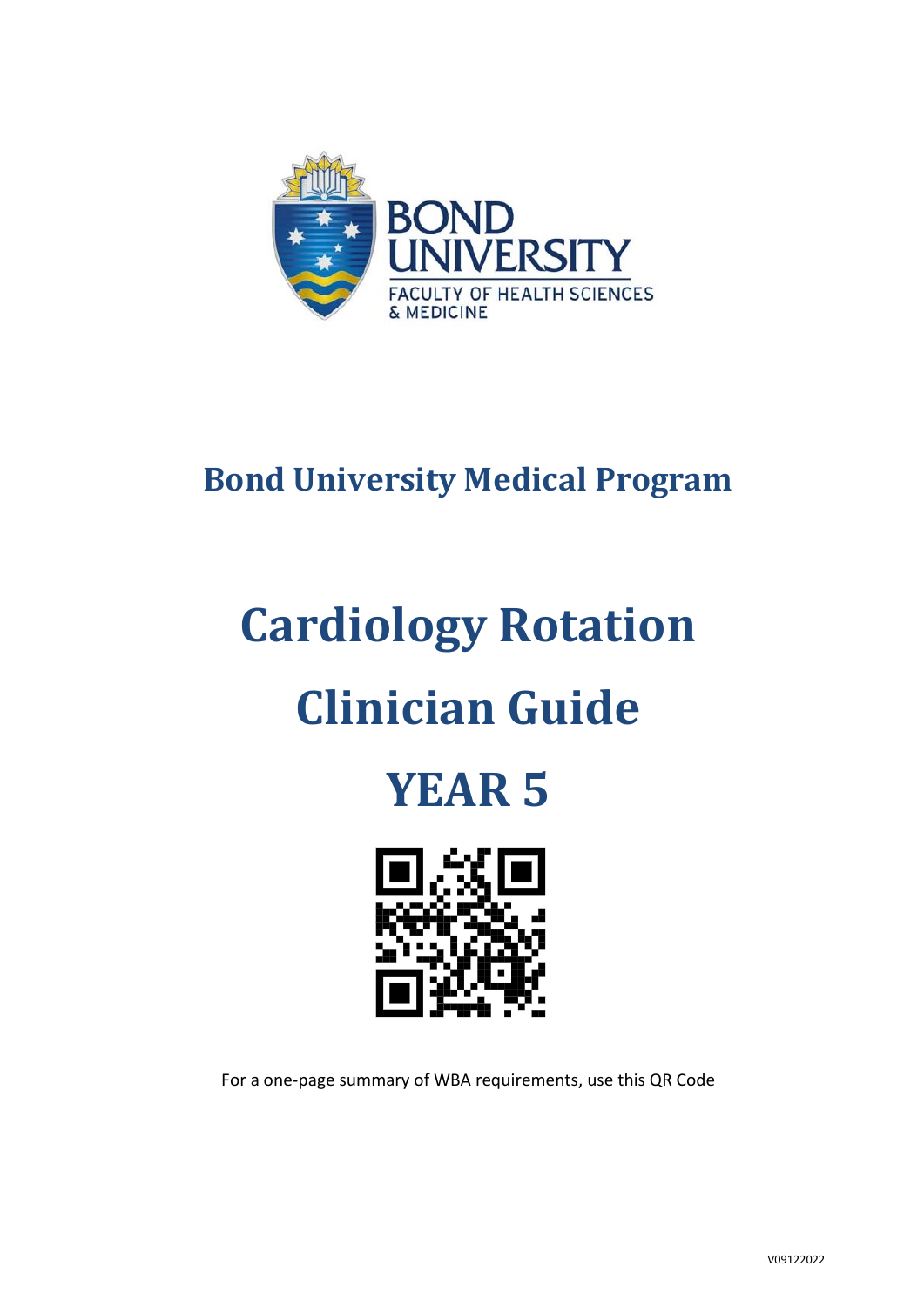### **Introduction**

Students in the final year of the Bond University Medical Program have 6 rotations to train in a broad array of medical, surgical, and other specialities.

These Rotations are made up from one of each of:

- Anaesthetics, Critical Care, and orthopaedics (2 weeks of each)
- Elective or Capstone
- Emergency Medicine,
- Flexible/End of year elective
- General Practice,
- **Selective**

The capstone, elective, flexible and selective rotations provide students' a choice of interest area, or speciality placement, to gain additional clinical experience on top of specified clinical curriculum placements.

The learning priorities for all clinical specialities are to gain insight and understanding of the most common presentations and conditions encountered. It is anticipated that all students will have opportunities to enhance their skills in history taking and clinical examination. Students should also be encouraged to translate the information from patient interactions into commonly used formats by interns, such as *ISBAR (Introduction, Situation, Background, Assessment, Recommendation)* Additional specific procedural skills development is welcomed

#### **Timetable and Contacts**

**Students are expected to be present 5 days a week during their rotation**. If students are unable to attend for any reason, they are required to advise the clinician, hospital co-ordinator (where available) and the Placements Team at Bond University.

Student involvement in the day-to-day care and management of patients provides the best opportunity for learning. Students will be able learn the most through interviewing and examining patients and being involved in clinical decision making at the bed side.

As well as clinical knowledge, students must display other professional skills such as working well within the multidisciplinary team, considering the psychological and social impact of the illness on the patient and the family, being honest, empathetic, and respectful with regard to the patient's choices and decisions.

It is also important for students to recognise their own limitations, competencies, and scope of practice associated with their stage of training.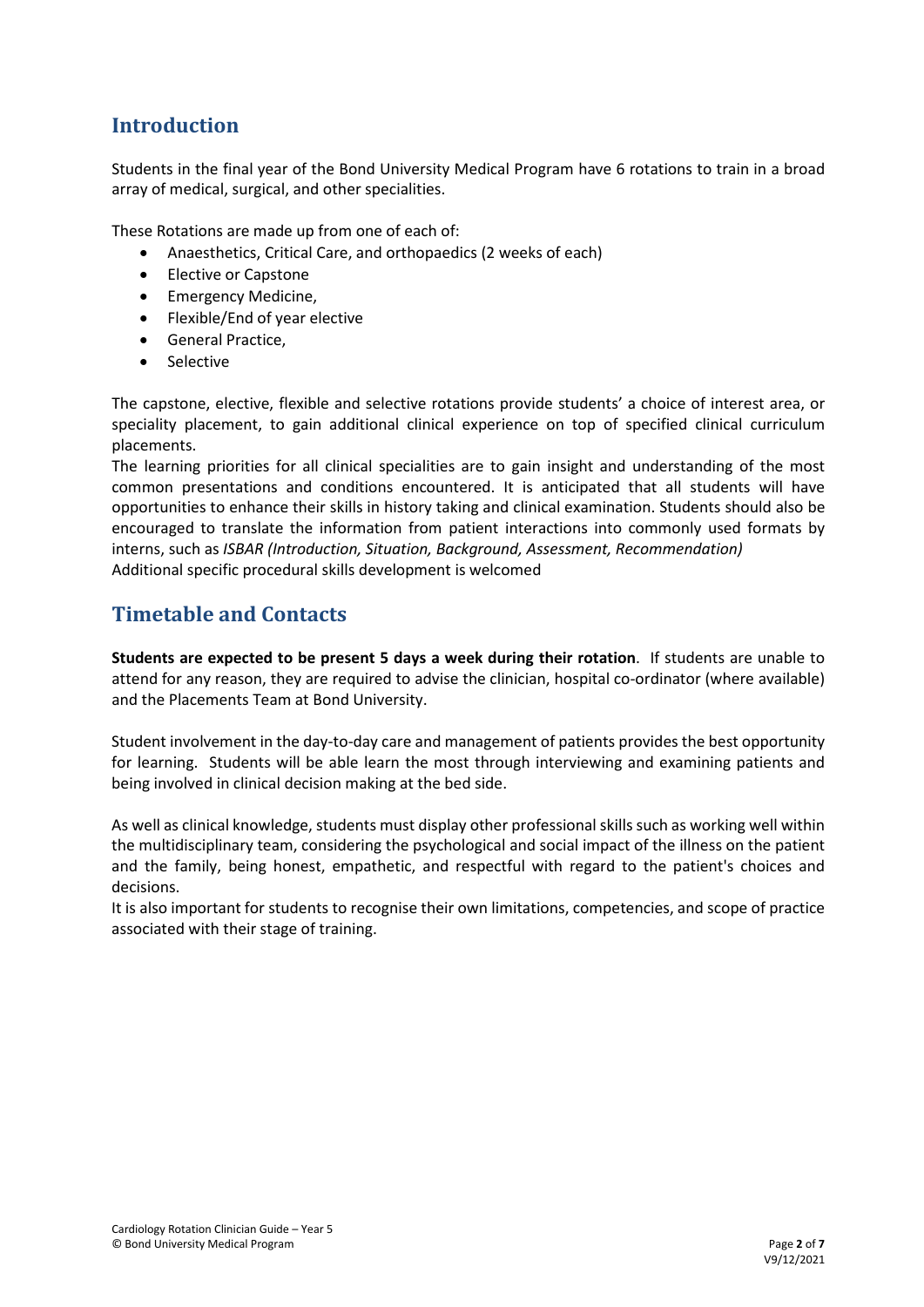# **MD Program Learning Outcomes**

#### **MEDI72-YR5 Extended Clinical Practice and Research, A, B & C and Doctor of Medicine (MD)**

- 1. Science and Scholarship: The medical graduate as scientist and scholar (SS)
- 2. Clinical Practice: The medical graduate as practitioner (CP)
- 3. Health and Society: The medical graduate as a health advocate (HS)
- 4. Professionalism and Leadership: The medical graduate as a professional and leader (PL)

The Australian Medical Council's Graduate Outcome Statements are organised into four domains. Within this subject, the framework mapped to the learning outcomes are: Science and Scholarship Domain (learning outcomes 1-3), Clinical Practice Domain (learning outcomes 4-11), Health and Society Domain (learning outcomes 12-15) and Professionalism and Leadership Domain (learning outcomes 16-21).

| 10 L1J.                    |               |                                                                                                                                                                                                                                                                                  |                                                 |
|----------------------------|---------------|----------------------------------------------------------------------------------------------------------------------------------------------------------------------------------------------------------------------------------------------------------------------------------|-------------------------------------------------|
| Program<br><b>LOs 2022</b> | 2022          | <b>Description</b><br>On successful completion of this program the learner will be able to:                                                                                                                                                                                      | <b>AMC Domain</b>                               |
| 01                         | <b>Y5SS01</b> | Apply current medical and scientific knowledge to individual patients, populations and<br>health systems.                                                                                                                                                                        |                                                 |
| 02                         | <b>Y5SS02</b> | Apply evidence-based and environmentally sustainable healthcare practices in patient care<br>and research methodology.                                                                                                                                                           | 1.5, 1.6, 2.7                                   |
| 03                         | <b>Y5SS03</b> | Apply project management and/or communication skills to complete an evidence based<br>and professionally focussed project including its dissemination.                                                                                                                           | 1.1, 1.5, 1.6,<br>3.3, 4.9                      |
| 04                         | <b>Y5CP01</b> | Demonstrate cognitive, technical and interpretive skills in undertaking an accurate,<br>detailed system-focussed history from a range of patients within a variety of clinical<br>settings.                                                                                      | 2.1, 2.2                                        |
| 05                         | <b>Y5CP02</b> | Perform an accurate and complete physical examination on any body system including a<br>mental state examination.                                                                                                                                                                | 2.3                                             |
| 06                         | <b>Y5CP03</b> | Use knowledge of common conditions, the patient history and physical examination<br>findings, and clinical data, to undertake clinical reasoning and formulate probable and<br>differential diagnoses.                                                                           | 2.2, 2.3, 2.4,<br>2.7, 2.8, 2.10                |
| 07                         | <b>Y5CP04</b> | Recognise and assess deteriorating and critically unwell patients who require immediate<br>care and perform common emergency and life support procedures.                                                                                                                        | 2.12                                            |
| 08                         | <b>Y5CP05</b> | Safely perform a range of common procedures.                                                                                                                                                                                                                                     | 2.6, 2.11, 2.14                                 |
| 09                         | <b>Y5CP06</b> | Safely prescribe by applying the principles of "quality use of medicines" in an<br>environmentally sustainable way.                                                                                                                                                              | , 2.7                                           |
| 10                         | <b>Y5CP07</b> | Select and justify common investigations, with regard to the pathological basis of disease,<br>utility, safety, cost-effectiveness, and sustainability, and interpret their results.                                                                                             | 2.5, 3.7                                        |
| 11                         | <b>Y5CP08</b> | Formulate an initial management plan in consultation with patients, family and carers<br>across a variety of clinical settings with consideration of psychosocial, environmental and<br>cultural aspects that may influence management.                                          | 2.1, 2.7, 2.9,<br>2.13, 2.14,<br>2.15, 3.2, 3.4 |
| 12                         | <b>Y5HS01</b> | Apply evidence from behavioural science and population health research, integrate<br>prevention, early detection, health maintenance and chronic disease management into<br>clinical practice.                                                                                   | 1.6, 2.10, 3.5                                  |
| 13                         | <b>Y5HS02</b> | Recognise and critically reflect on the diversity of populations regarding health issues<br>applicable to the relevant unique historical, social and cultural contexts in the clinical and<br>community settings including First Nations peoples.                                | 3.1, 3.2, 3.4,<br>3.5, 3.8, 3.9                 |
| 14                         | <b>Y5HS03</b> | Recognise and understand the complex interactions between the healthcare systems and<br>environment, as well as the doctor and patient, whilst reflecting on power and privilege, to<br>understand the role of these to ensure a culturally responsive and safe working context. | 2.1, 2.8, 3.4,<br>3.6, 3.7, 4.5                 |
| 15                         | <b>Y5HS04</b> | Communicate successfully in all roles including health advocacy, education, assessment,<br>appraisal and with the First Nations peoples.                                                                                                                                         |                                                 |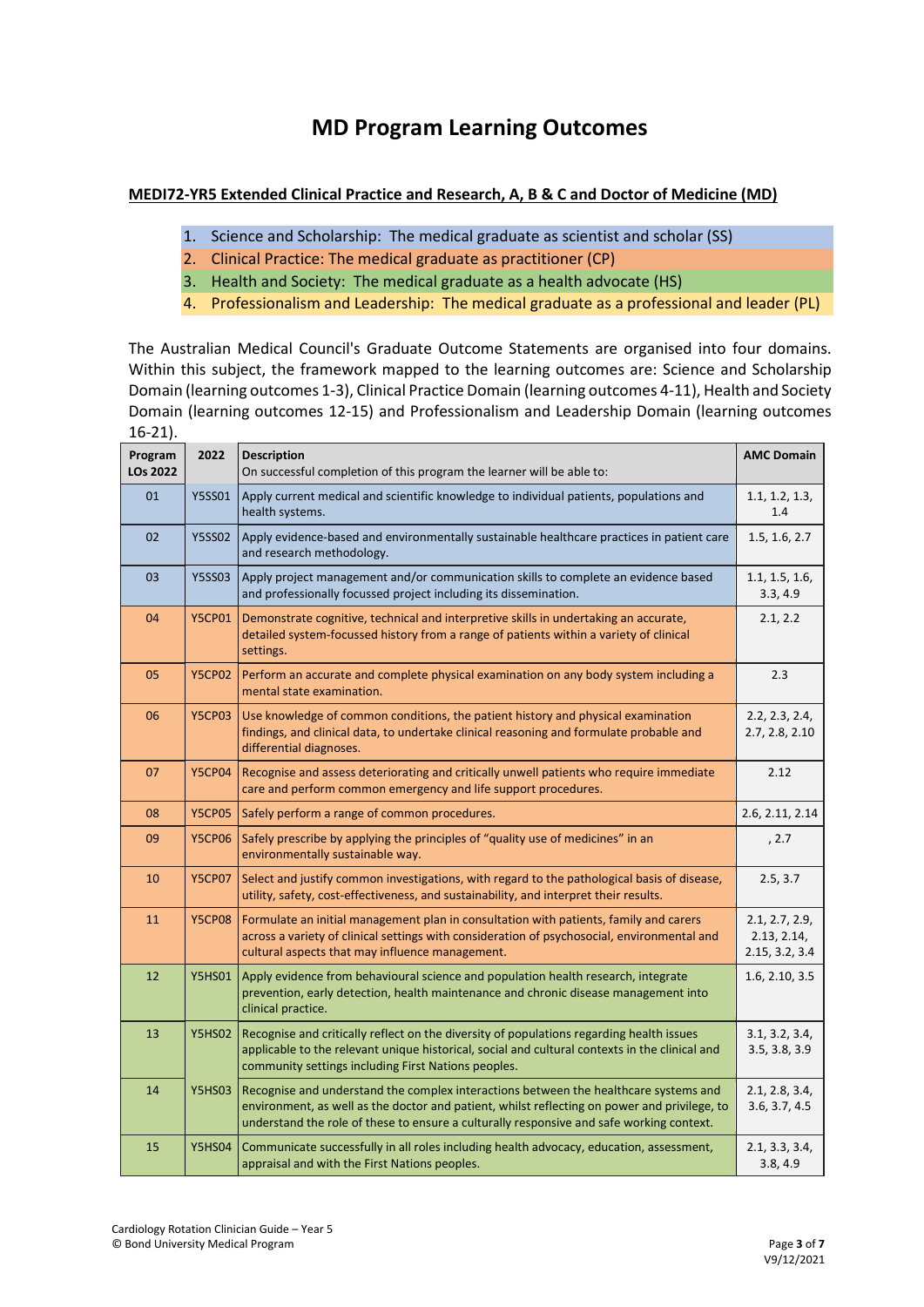| 16 | Y5PL01 | Contribute to teams providing care to patients according to "Good Medical Practice: A<br>Code of Conduct for Doctors in Australia" and "Good Medical Practice: A Guide for Doctors<br>in New Zealand"                                                                                                                            | 4.1, 4.2, 4.3,<br>4.4, 4.5, 4.6,<br>4.7, 4.8, 4.9,<br>4.10 |
|----|--------|----------------------------------------------------------------------------------------------------------------------------------------------------------------------------------------------------------------------------------------------------------------------------------------------------------------------------------|------------------------------------------------------------|
| 17 | Y5PL02 | Explain and apply the principles and concepts of medical ethics including physician virtue<br>and the 'four principles' of autonomy, beneficence, non-maleficence and justice in the<br>context of team-based patient care.                                                                                                      | 3.6, 4.1, 4.2,<br>4.3, 4.4, 4.6,<br>4.10                   |
| 18 | Y5PL03 | Apply the legal responsibilities of a medical practitioner across a range of professional and<br>personal contexts in the practice of team-based patient-care.                                                                                                                                                                   | 2.15, 4.1, 4.2,<br>4.3, 4.10                               |
| 19 | Y5PL04 | Evaluate the performance of self and others as self-regulated and effective members of a<br>diverse healthcare team in the management of a case load, respecting the roles of all<br>healthcare professionals within the clinical setting and community settings, demonstrating<br>professional foundation and essential skills. |                                                            |
| 20 | Y5PL05 | Demonstrate, and role model for junior medical students, skills to support the planned and<br>active development of a career.                                                                                                                                                                                                    | 4.1, 4.2, 4.3,<br>4.8, 4.9                                 |
| 21 | Y5PL06 | Demonstrate, and role model for junior medical students, the active management of<br>selfcare in a clinical environment as part of a clinical team managing patients.                                                                                                                                                            |                                                            |

# **Cardiology Rotation**

The basis of the Cardiology Rotation is for students to see patients whose clinical problems relate to the broad array of cardiac and cardiovascular problems and to experience first-hand the daily routine and practice of medicine by a cardiologist and the hospital team. Students are expected to learn about the assessment and management of cardiology patients in the clinical setting.

The knowledge explosion and rapid advances in medicine generally, and cardiology in particular, means that it is impossible to cover everything in one single rotation. However, knowledge of the common cardiac presentations and conditions will provide a firm foundation for students continuing professional development.

#### **Goals**

The goals for the Cardiology Rotation are:

- To provide students with learning experiences associated with the clinical care of cardiac patients
- For students to hone their history taking and examination skills and use clinical reasoning to form diagnoses and differential diagnoses
- For students to learn about and to become comfortable discussing clinical management of cardiac patients
- For students to develop clinical knowledge and understanding of the common conditions in Cardiology
- To provide students with a real-life clinical working environment and opportunity to work with a clinical team.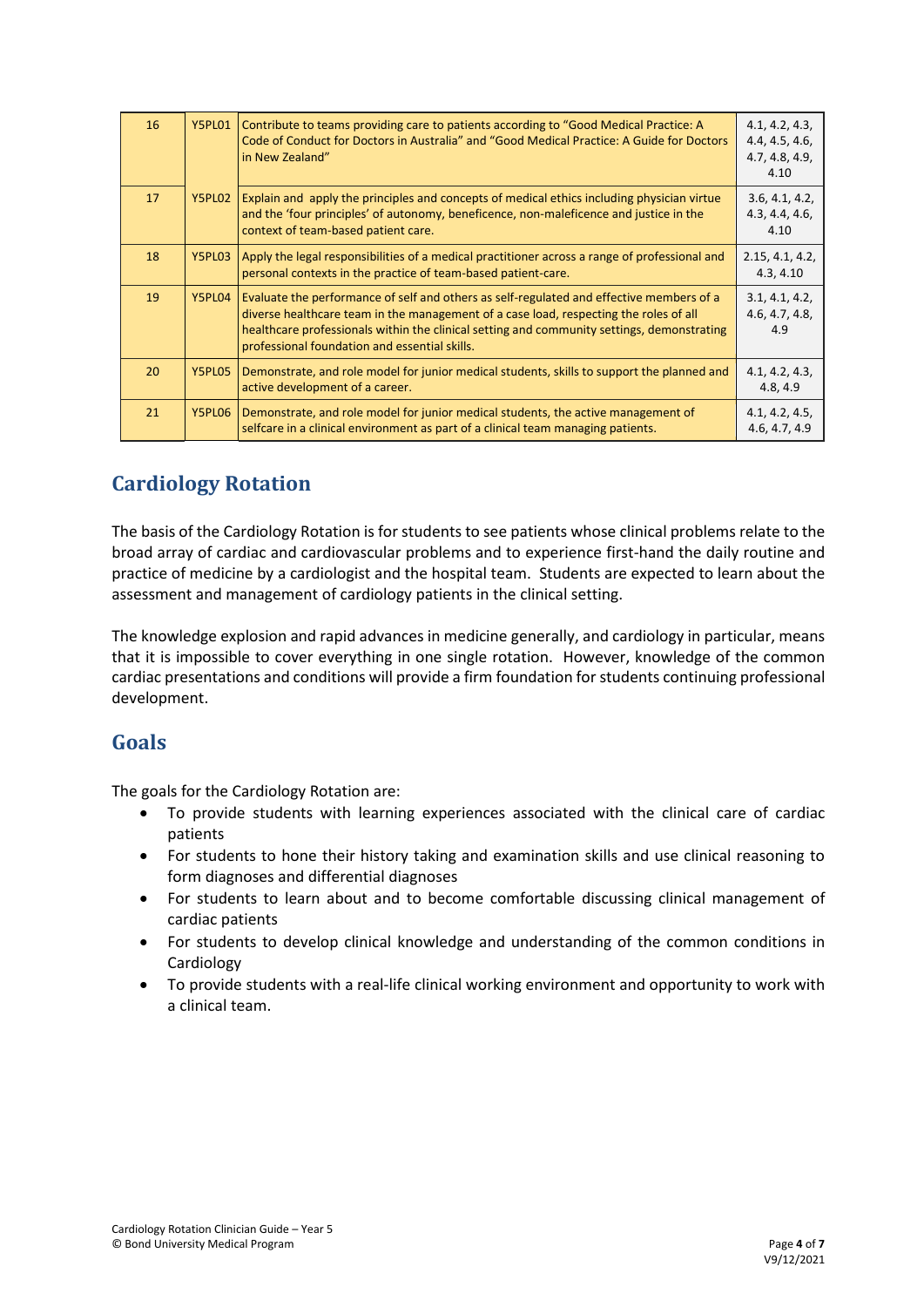#### **Learning Outcomes**

Students to be able to demonstrate:

- the ability to take a complex cardiology focused medical history
- a cardiovascular focused physical examination
- correct appraisal and assessment of medical symptoms and signs
- Recognition of serious cardiac disease requiring urgent management/intervention
- Application of knowledge about the pharmacological and clinical management of cardiology patients.
- Rational use of investigations and justify their appropriateness (support or refute a diagnosis, cost-effectiveness, influence on management as well as the associated risks)
- Understanding and interpretation of common cardiac diagnostic tests, imaging, and investigations (eg. ECG )
- Knowledge and understanding of the relevant anatomical, biochemical, physiological and pathological processes underlying common cardiac conditions
- Clinical reasoning to formulate differential diagnoses and management plans
- Knowledge and understanding of common drugs used in cardiology.

#### **Clinical Supervision and Assessment**

Formal educational sessions should be conducted every week throughout the clinical rotation to reinforce and enhance student learning. These sessions may vary throughout the placement.

Students have multiple workplace-based assessments (WBA) to successfully complete as a requirement for progression in the Medical Program. Assessments are completed in Osler ePortfolio, a cloud-based mobile assessment technology.

**1. In-Training Assessment (ITA)** is a workplace-based assessment tool utilised in clinical rotations. In the ITA, the clinical supervisor provides comments about student overall performance on that rotation. The ITA is a summary evaluation of whether students have met the requirements of that rotation for:

- Clinical knowledge
- Clinical History taking and physical examination skills
- Communication and
- Personal and professional behaviour

**ITA:** The ITA can only be completed by the supervising Consultant or their delegate after seeking opinion from the team about the student performance. **The ITA is due in Week 7.**

**2. Mini-CEX:** During the clinical placement, students will be supervised by a number of clinicians such as those in specialist training pathways in the medical team. Students are encouraged to participate in active learning by interacting with patients, conducting a relevant clinical activity. Students are required to evidence this as Mini-CEXs which can be assessed by these team members. Students are required to complete and evidence four (**4) Mini-CEX** during this placement: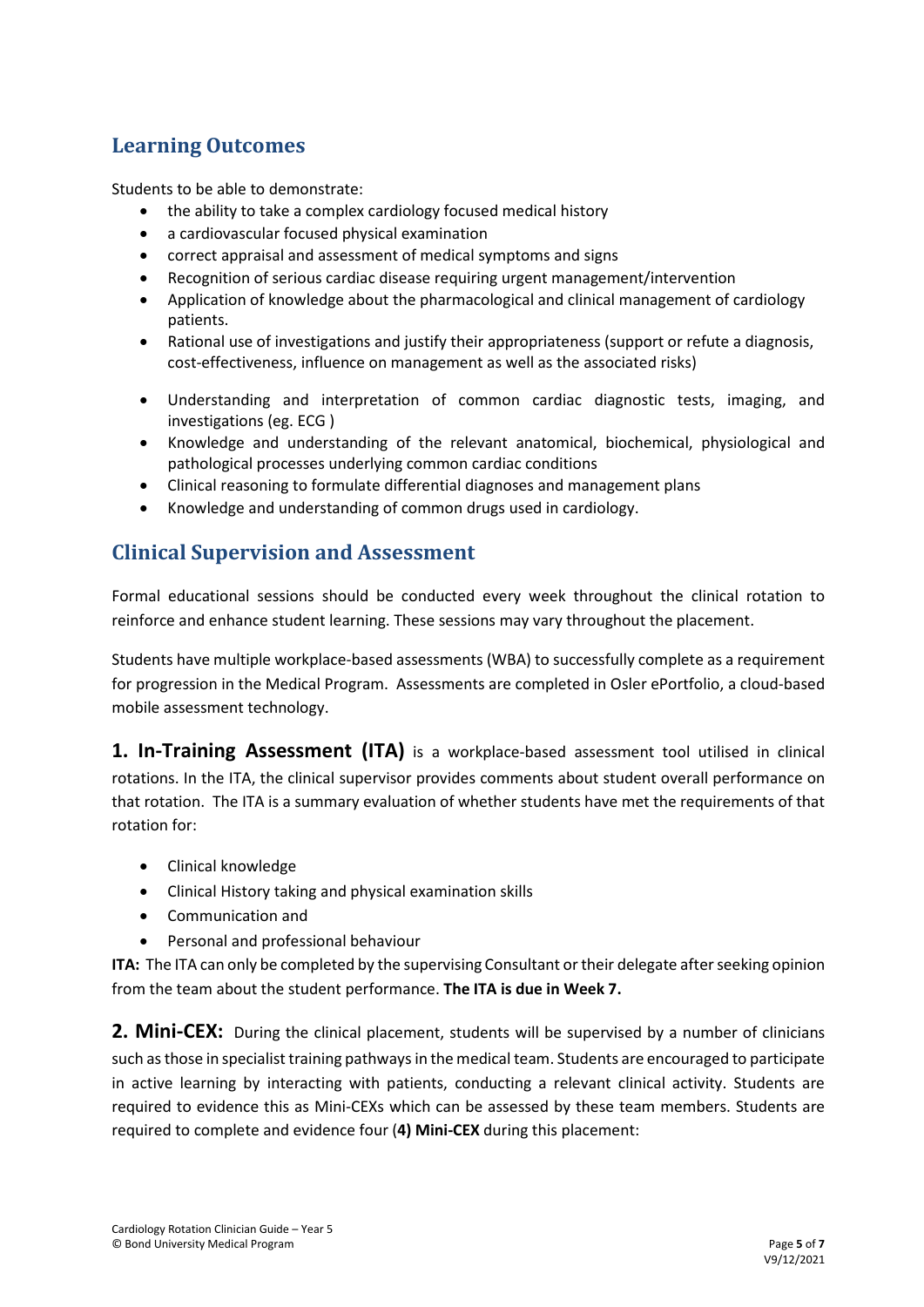The Mini-CEX can be evaluated by a wide range of other health practitioners such as doctors, nurses, allied health, and hospital technicians

The Mini-CEX has been re-designed in conjunction with Griffith University to reduce the workload of completion for supervisors – whilst enhancing personalised feedback on performance to students.

Feedback should align to that given to students at the time of the interaction.

The Global result is a trust rating scale to align our evaluation of students with future clinician decisions around Entrustable Professional Activities.

| Assessment Criteria |                                                                                                                                                                         |
|---------------------|-------------------------------------------------------------------------------------------------------------------------------------------------------------------------|
| Location*           |                                                                                                                                                                         |
| Select Location     |                                                                                                                                                                         |
|                     | Feedback to assist student's learning:                                                                                                                                  |
|                     | Please describe the Student's Performance: what was effective and ineffective, your overall impression and any specific feedback.                                       |
|                     | Areas of strength:*                                                                                                                                                     |
|                     |                                                                                                                                                                         |
|                     |                                                                                                                                                                         |
|                     |                                                                                                                                                                         |
|                     | Areas of development:*                                                                                                                                                  |
|                     |                                                                                                                                                                         |
|                     |                                                                                                                                                                         |
|                     |                                                                                                                                                                         |
|                     | Global Overall result:*                                                                                                                                                 |
|                     | O 1. Requires my assistance to complete this task safely in addition to close direct supervision                                                                        |
| task)               | O 2. Requires direct supervision (I need to be present with the student to observe the interaction and review the                                                       |
|                     | O 3. Requires proximal supervision (I need to be in an adjacent room or on the same ward as the student and be<br>able to provide immediate or detailed review of task) |
|                     | O 4. Requires minimal supervision (I need to be in the same building as the student and easily contactable)                                                             |

#### **3. Procedural Skills:**

Bond Medical Students are required to complete the following procedural skills on patients by the completion of their Phase 2 placements in order to graduate. Nine skills are to be completed on patients under guided supervision whilst 5 procedures are theory-only modules to support skills development.

| #                        | <b>Required Procedural Skill Activities</b> |                      |  |
|--------------------------|---------------------------------------------|----------------------|--|
| $\mathbf{1}$             | In-dwelling Catheter                        |                      |  |
| $\overline{\mathcal{L}}$ | <b>IV Cannulation</b>                       |                      |  |
| 3                        | Suturing                                    |                      |  |
| 4                        | IM injection                                |                      |  |
| 5                        | SC injection                                |                      |  |
| 6                        | ECG                                         |                      |  |
| 7                        | Venepuncture (venous blood sample)          |                      |  |
| 8                        | <b>Blood Culture Sampling</b>               |                      |  |
| 9                        | Sterile wash hand, gown, and glove          |                      |  |
| 10                       | <b>Examination of ICU patient</b>           | - Theory Module only |  |
| 11                       | <b>Blood Gas Analysis</b>                   | - Theory Module only |  |
| 12                       | <b>Chest X-ray Interpretation</b>           | - Theory Module only |  |
| 13                       | <b>Pulse Oximetry</b>                       | - Theory Module only |  |
| 14                       | <b>PPE</b>                                  | - Theory Module only |  |

Procedural Skills Assessments can be completed by a wide range of observing supervisors using Osler e-Portfolio, including nurses, specialist nurses, doctors, allied health, and hospital technicians.

Clinicians evaluate student procedural skills performance on an Entrustability Rating Scale:

- $\Box$  Trust Level 1. Requires physician assistance / direct instruction
- $\Box$  Trust Level 2. Requires significant supervisor input
- $\Box$  Trust Level 3. Performs independently but requires direct supervision
- $\Box$  Trust Level 4. Safe to perform independently (supervision immediately available)